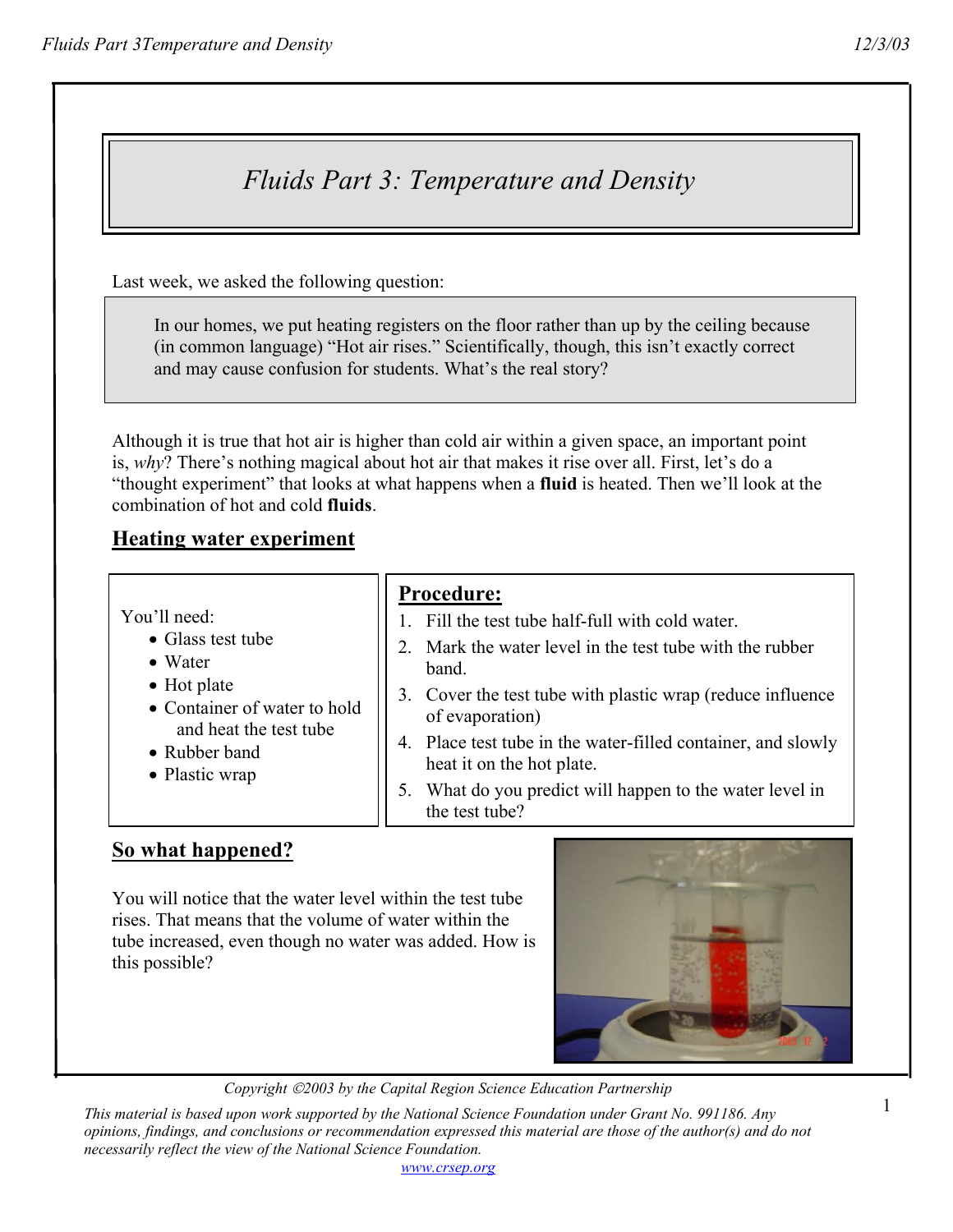Let's go back to the idea we proposed last week: imagining **solids** and **fluids** composed of tiny balls.

We know that the balls are in constant motion. When a **fluid** is heated, the tiny balls move faster, and the space between them increases. The number of balls has not changed, but they take up more space. The evidence of this is the increased water level in the test tube.

So what happens if we mix hot and cold **fluids**, as when we heat our houses?

# **Hot and cold experiment**

You'll need:

- Beaker of cold water
- Beaker of hot water
- Large transparent container (needs to hold both hot and cold water)
- Food coloring

**So what happens?**

#### **Procedure:**

1.Add food coloring to hot water.

- 2.Put cold water in transparent container.
- 3.Predict what will happen when you tip the container containing cold water and pour hot water down the inside edge of the transparent container.



The number of tiny balls has not changed, but they've spread out and take up more room. Therefore, the hot water's density is less than cold water's density. The tiny balls in the cold water are closer together; cold water is therefore more dense.

You will see the hot colored water move to the top of the container. But why is this?

We know from the previous experiment that when you heat water, its volume increases. How does that affect its density?



*Copyright 2003 by the Capital Region Science Education Partnership* 

*This material is based upon work supported by the National Science Foundation under Grant No. 991186. Any opinions, findings, and conclusions or recommendation expressed this material are those of the author(s) and do not necessarily reflect the view of the National Science Foundation.*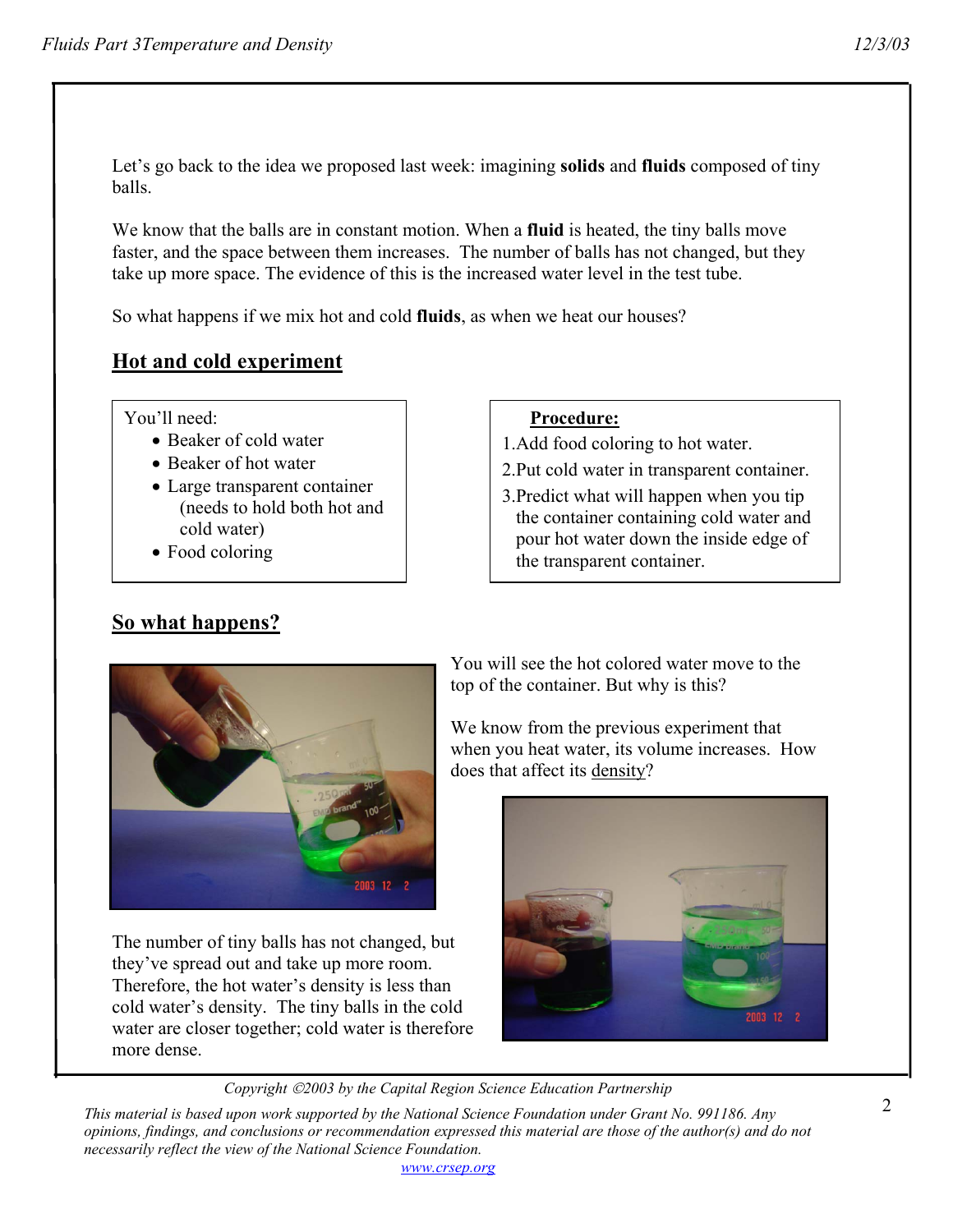As the hot water is placed into the cold water, the less dense hot liquid is pushed up and out of the way by the denser cold water. Essentially, then, the hot water is not rising; it is being nudged out of the way. This connects to a principle we discussed in **Fluids 1**: two objects or substances cannot occupy the same space at the same time.

The same process occurs with gases, although it is more difficult to see evidence. Colored gases (bromine, chlorine, iodine) are not ordinarily ones we use in classes. However, most of us are familiar with dry ice, which is frozen  $CO<sub>2</sub>$ :

"At normal atmospheric pressure on *this* planet, frozen CO<sub>2</sub> doesn't melt into a liquid, but rather evaporates directly into its gaseous form. Hence the name *dry* ice. This process is called sublimation."<sup>1</sup>

You've probably seen the effect that occurs when dry ice changes from a solid to a gas: there's an eerie white fog that makes great special effects for theatre and concerts. However, "This white fog is not the  $CO<sub>2</sub>$  gas, but rather it is condensed water vapor, mixed in with the invisible  $CO<sub>2</sub>$ . The extreme cold causes the water vapor to condense into clouds. The fog is heavy, being carried by the  $CO_2$ , and will settle to the bottom of a container, and can be poured."<sup>1</sup> Thus we have evidence that cold  $CO<sub>2</sub>$  gas is denser than the warmer air.

# **Upcoming**

Next week we'll look at one last important property of a fluid: pressure.

*In the meantime, consider these questions:* 

- 1. How can we use the ideas of temperature and density to explain how wind occurs?
- 2. Where does pressure fit into this?

## **What do the standards say?**

# In the Elementary Core Curricula, Standard 4, The Physical Setting,

Major Understandings state:

- 3.1b *Matter has properties (color, hardness, odor, sound, taste, etc.) that can be observed through the senses.*
- 3.1c *Objects have properties that can be observed, described, and/or measured: length, width, volume, size, shape, mass or weight, temperature, texture, flexibility, reflectiveness of light.*

*Copyright 2003 by the Capital Region Science Education Partnership* 

*This material is based upon work supported by the National Science Foundation under Grant No. 991186. Any opinions, findings, and conclusions or recommendation expressed this material are those of the author(s) and do not necessarily reflect the view of the National Science Foundation.*